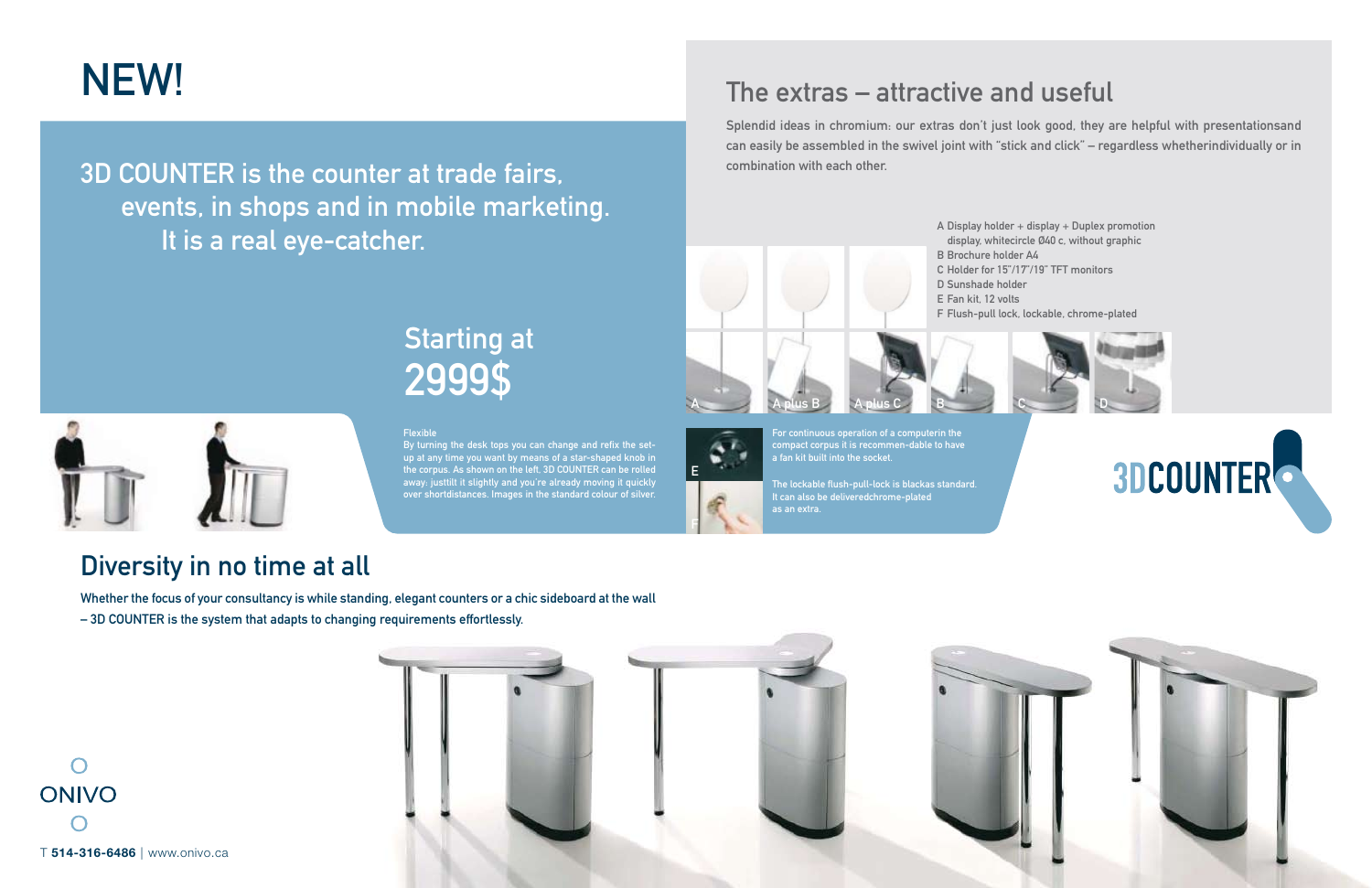T **514-316-6486** | www.onivo.ca





Colours and sign 3D COUNTER incorporate design of companies and institutions.



### Surface

**Graphics** 3D COUNTER can be designedindividually. Visualizations show the designbeforehand.



Coating with Alexit®-Micro-structure provides 3D COUNTER with an opticallyand haptically high-clasBesides the standard colours: red, silver,and white, individual colour wishes can berealized within the RAL colour map.